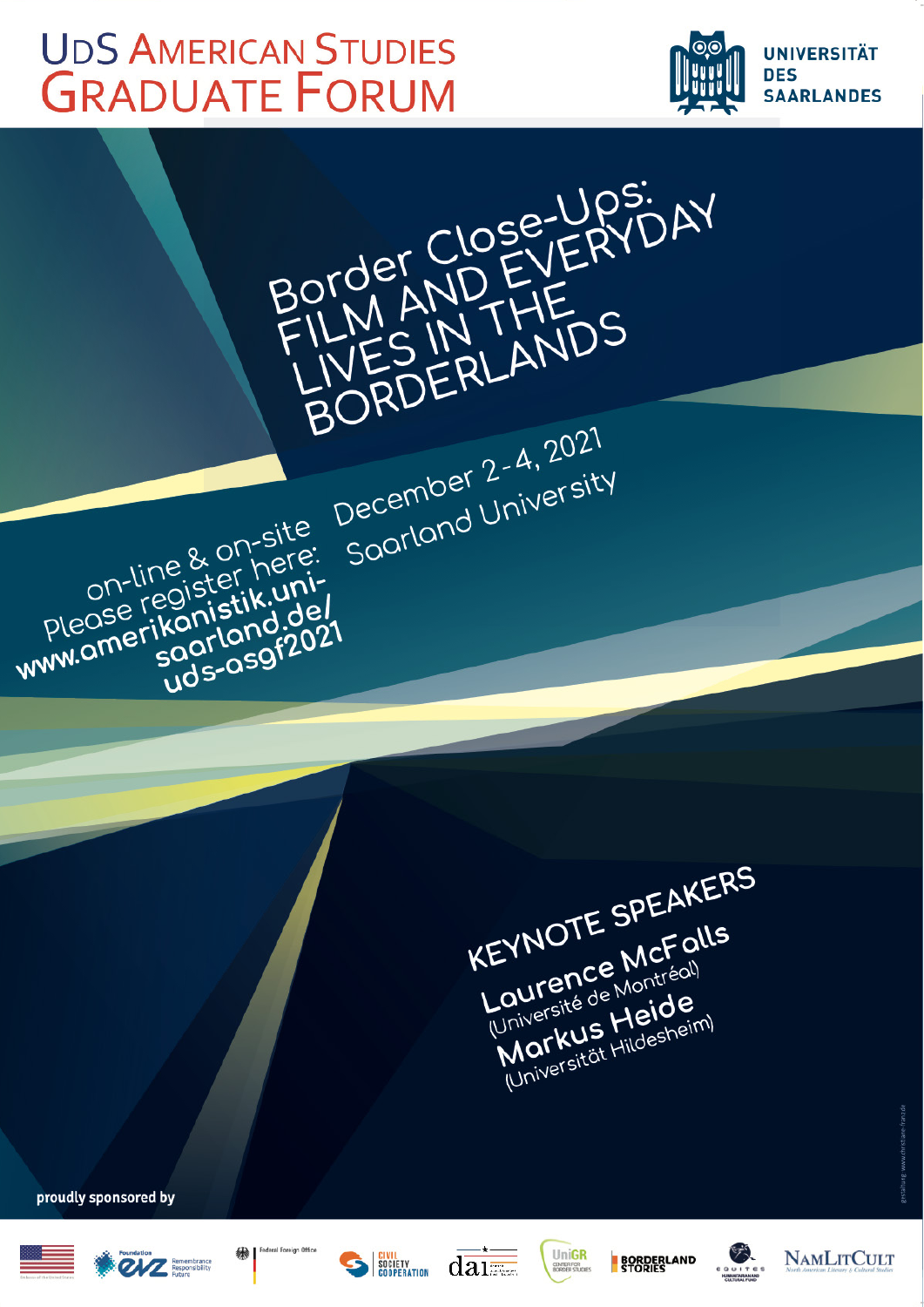





# **BORDERLAND STORIES**



This year's UdS American Studies Graduate Forum provides room for students' projects presentations, which they prepared within the project *Borderland Stories*. This project is funded by the grant program "MEET UP! Youth for Partnership" by the [Remembrance, Responsibility and Future](https://www.stiftung-evz.de/eng/home.html)  [\(EVZ\) Foundation](https://www.stiftung-evz.de/eng/home.html) and the German Federal Foreign Office.

*Borderland Stories* is a multilateral, transnational, interdisciplinary two-class module of Saarland University's MA Border Studies, which combines ethnographic analysis and creative work in the visual arts to facilitate intercultural communication across two distinct European borderlands. *Borderland Stories* brings together students of Saarland University and Petro Mohyla Black Sea National University of Mykolaiv (Ukraine) in critical discussions about Border Studies research as well as lived experiences in the borderlands of the Greater Region and the Black Sea.

The module comprised a preparatory phase with online classes taught by experts from both institutions (14-17 and 24 September 2021) and a second phase, wherein students were invited to produce multimedia products (such as podcasts, short films, graphic novels, photo-stories) in small groups (27 September – 19 November 2021). At the American Studies Graduate Forum, students are now given the opportunity to present their multimedia products to a wide and diverse audience.

We kindly want to thank our project partners at Petro Mohyla Black Sea National University of Mykolaiv for taking the initiative and coming up with the idea of a media project between our two universities. Our thanks go especially to Alina Mozolevska, who has put a lot of effort and energy into this project and who has kept everything together in a wonderful way. Our thanks are also due to our service team, who have patiently worked with our students. The real heroes and heroines of our *Borderland Stories* are our students, though, who have devoted a lot of time to their projects and who have done an incredible job! Thanks so much for joining us on this adventure trip! It was a great pleasure working with you!

Astrid M. Fellner and Tobias Schank, on behalf of the organizing team at Saarland University





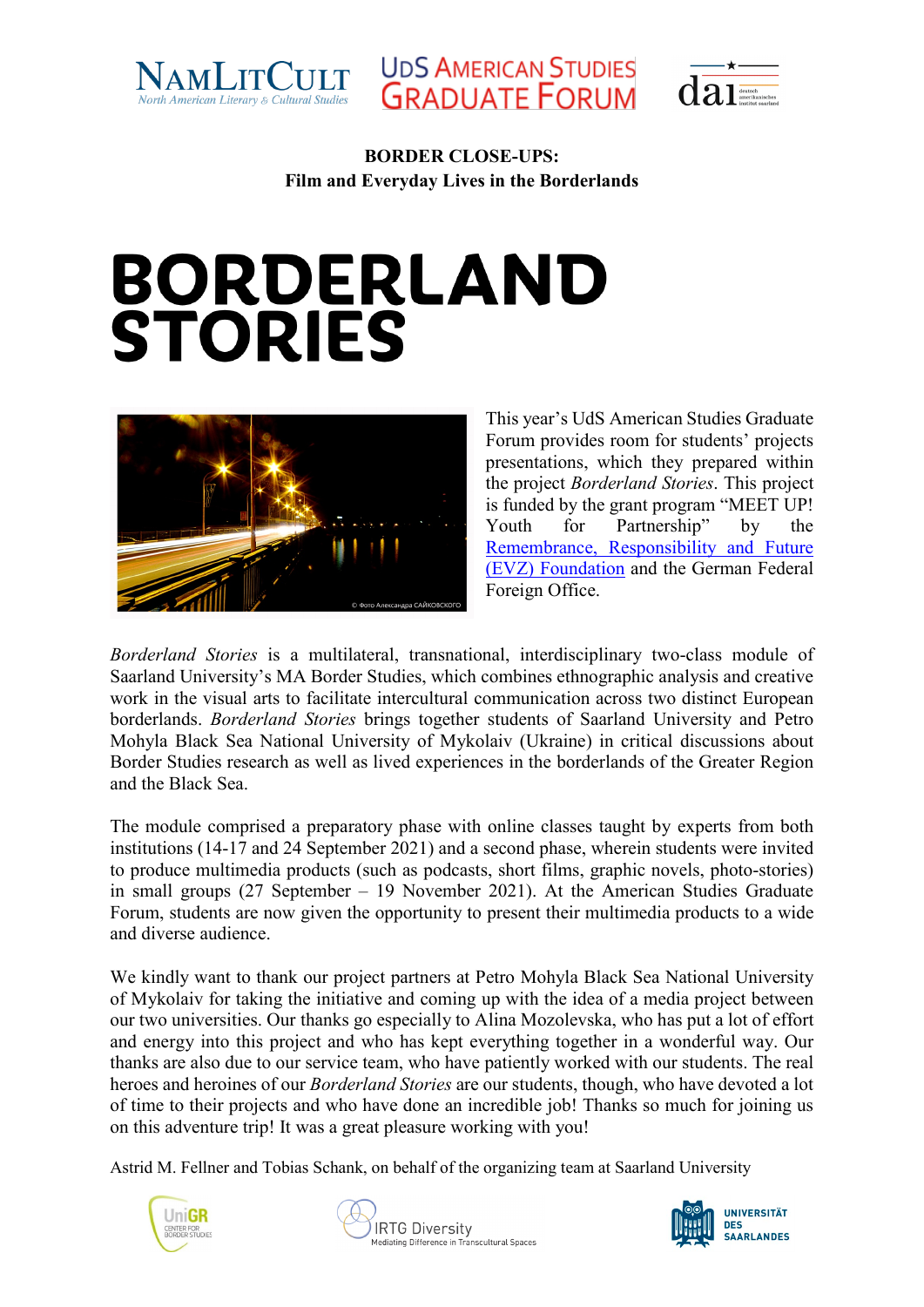



UDS AMERICAN STUDIES<br>GRADUATE FORUM

# **CONFERENCE PROGRAM**

**Thursday, December 2 Venue: Ratskeller, Rathausplatz 1, 66111 Saarbrücken All times in CET**

#### 19:30 **Welcome Dinner (Please make sure that you have 2G status)**

**Friday, December 3 Venue: Online [\(Zoom,](https://us06web.zoom.us/j/81404759213?pwd=RzV6eUFlK0hnRjdMQWZKL0ZMVFpiZz09) Meeting-ID: 814 0475 9213, Passcode: 6mvHhc) All times in CEST**

9:00 – 9:30 **Conference Opening and Welcome Address** 9:30 – 11:00 **Panel 1: Student Presentations Borderland Stories I**

#### **Chair: Alina Mozolevska**

- Alina Kovalchuk, Arina Pidhurska, Jordi Bakker, Tetiana Voronova, Victoria Karakatsii: "CHER-NO-BYL. Border experiences on the way to the Exclusion zone"
- Kseniia Markova, Natalia Tsviakh, Oleksii Kravchenko, Panice Kehl, Valentyna Sydorova, Victoria Galynkina: "Borderline Stories: The Stories of Migration of Ukrainian People during XX-XXI centuries"

Daniel Riesco, Max Molz: "A Saarländische Border Story"

- 11:00 11:30 **Virtual Coffee Break** 11:30 – 13:00 **Panel 2: Visual Activism: Short Films of/from Borderlands Chair: Klaus Heissenberger**
- Yuliya Stodolinska (Petro Mohyla Black Sea National University): "Narratives of Border Crossings in American Short Films during the Pandemic"

Svitlana Kot (Petro Mohyla Black Sea National University): "Child's Face of The Border: The Representations of Children and their Corporeality in Art Projects and Short Films about the US/Mexican Border"

Atalie Gerhard (Saarland University): "Connecting Containment, Staging Sovereignty: The Aesthetics of the O'odham Anti-Border Collective's Facebook Videos (2020-2021)"





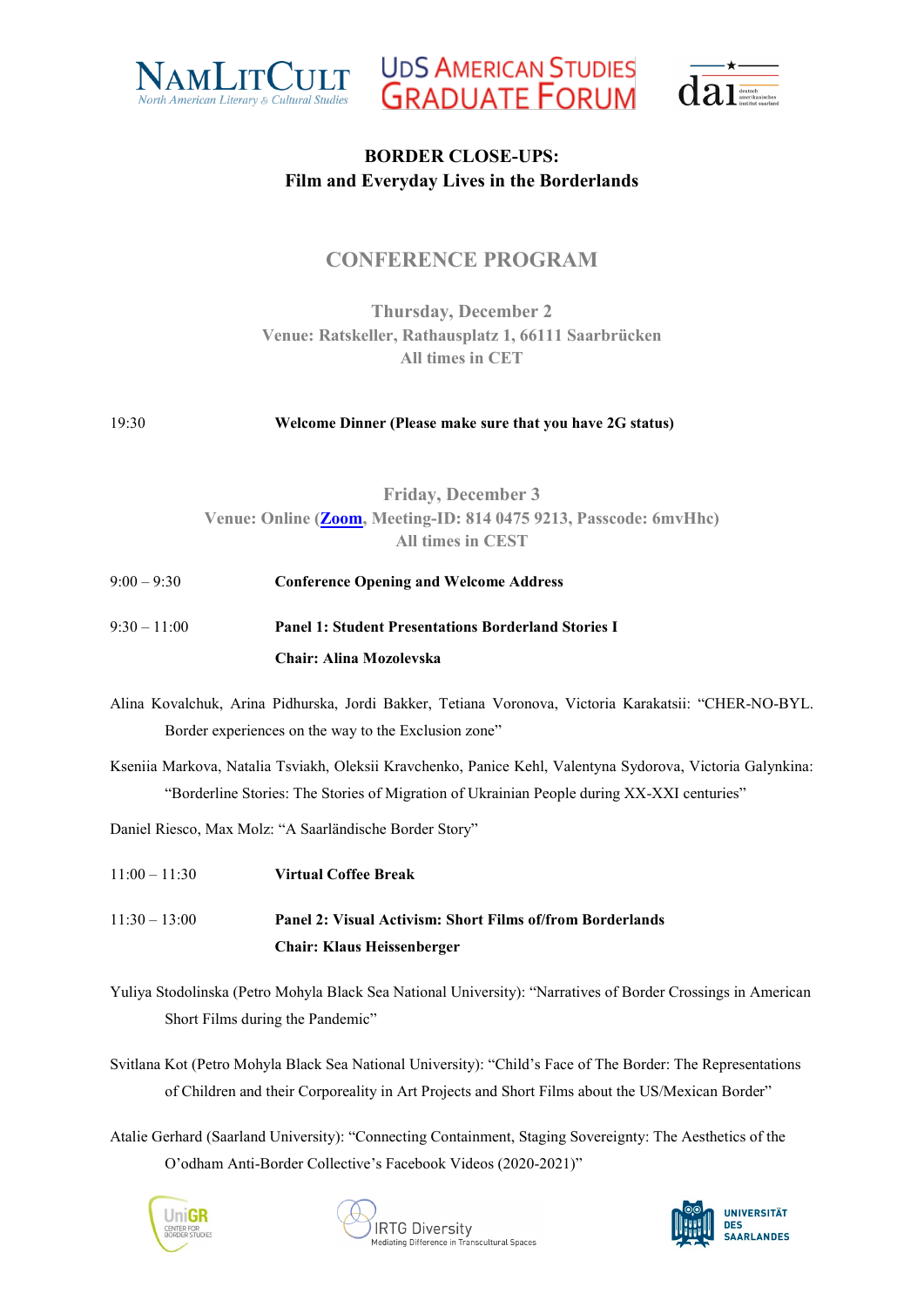



UDS AMERICAN STUDIES<br>GRADUATE FORUM

| $13:00 - 14:00$                                                                                                                                             | <b>Lunch Break</b>                                                                                          |  |
|-------------------------------------------------------------------------------------------------------------------------------------------------------------|-------------------------------------------------------------------------------------------------------------|--|
| $14:00 - 15:30$                                                                                                                                             | <b>Panel 3: Student Presentations Borderland Stories II</b><br><b>Chair: Lisa Johnson</b>                   |  |
| life at the border"                                                                                                                                         | Adele Robart, Jeanne Le Chanony, Jessica Nouguier, Sasha Korzhan, Tetyana Ziuz, Valeria Korzheko: "Everyday |  |
|                                                                                                                                                             | Ann-Sophie Seemann, Irina Rehberger: "Linguistic Landscapes in the Greater Region Borderlands"              |  |
| Veronika Rohova: "Linguistic Borders - Between Eastern and Western Ukraine"                                                                                 |                                                                                                             |  |
| $15:30 - 16:00$                                                                                                                                             | <b>Virtual Coffee Break</b>                                                                                 |  |
| $16:00 - 17:30$                                                                                                                                             | Panel 4: Border Crossings in Cinema and Beyond                                                              |  |
|                                                                                                                                                             | <b>Chair: Tobias Schank</b>                                                                                 |  |
| Bärbel Schlimbach (Saarland University): "Filmic Representations of Borders and Border Crossings in a<br>Globalized World: BABEL (2006)"                    |                                                                                                             |  |
| Oksana Starshova (Petro Mohyla Black Sea National University): "A Way to America in Two Films of Irish<br>Migration: IN AMERICA (2002) and BROOKLYN (2015)" |                                                                                                             |  |
| Oleksandr Pronkevych (Petro Mohyla Black Sea National University): "Narratives of Migration and Border<br>Crossings in COCO and Quixote Nuevo"              |                                                                                                             |  |
| $17:30 - 18:00$                                                                                                                                             | <b>Virtual Coffee Break</b>                                                                                 |  |
| $18:00 - 19:00$                                                                                                                                             | Keynote                                                                                                     |  |
|                                                                                                                                                             | Markus Heide (University of Hildesheim)                                                                     |  |
|                                                                                                                                                             | Border Film and the U.S.-Mexico Divide: Topics, Patterns, Paradigms                                         |  |





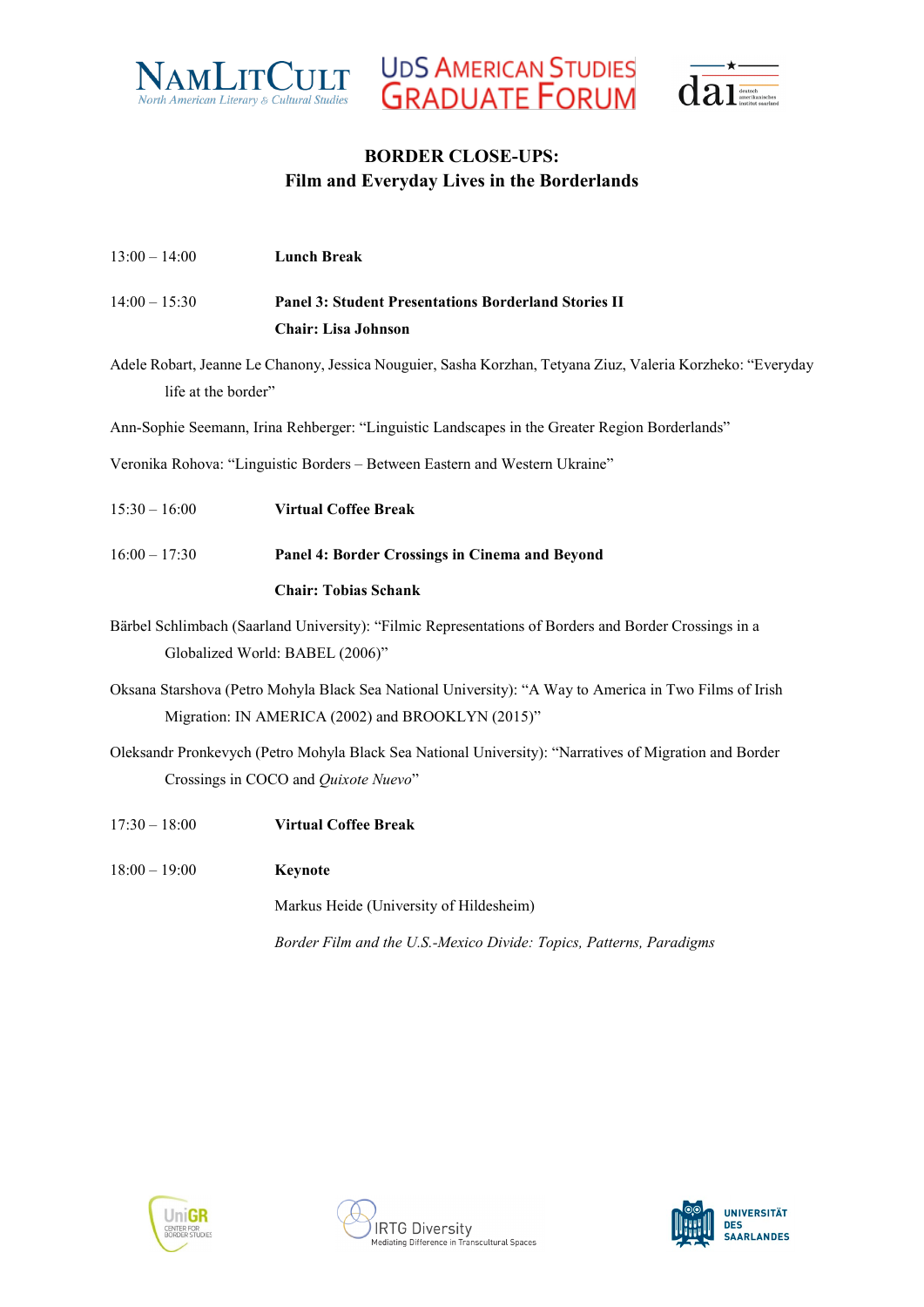





#### **Saturday, December 4 Venue: Online [\(Zoom,](https://us06web.zoom.us/j/81404759213?pwd=RzV6eUFlK0hnRjdMQWZKL0ZMVFpiZz09) Meeting-ID: 814 0475 9213, Passcode: 6mvHhc) All times in CEST**

| $9:45 - 10:30$  | <b>Morning Address: A Close-up Look on Borderland Stories</b>                                            |
|-----------------|----------------------------------------------------------------------------------------------------------|
|                 | Constantin Iskra, Yaroslav Cherepushko, Vladislav Robski                                                 |
|                 | Interpreter: Svitlana Kot                                                                                |
| $10:30 - 12:00$ | <b>Panel 5: Student Presentations Borderland Stories III</b>                                             |
|                 | <b>Chair: Astrid Fellner</b>                                                                             |
|                 | Iryna Svyrydovska, Laura Mattausch, Lukas Redemann, Victoria Sharmanska, Vladyslava Nikolaichuk: "Poland |
|                 | as a Transit Zone for Labour Migration"                                                                  |

Julia Grek, Victoria Kramarenko: "Bulgarian Minorities in Ukraine"

Aida Amiraliyeva: "Beregszász Zakarpatska Oblast"

- 12:00 13:00 **Lunch Break**
- 13:00 14:30 **Panel 6: Flexible Frontiers: Zooming in on the Western Chair: Oleksandr Pronkevych**
- Alina Mozolevska (Petro Mohyla Black Sea National University): "Wild West: The American Frontier in Contemporary French Films"

Svitlana Kornieva (Petro Mohyla Black Sea National University): "Lexical Representation of Border Thinking in NEWS OF THE WORLD (2020)

Tobias Schank (Saarland University): "Thoughts on Chico (THE MAGNIFICENT SEVEN, 1960)"

14:30 – 15:00 **Virtual Coffee Break** 15:00 – 16:30 **Panel 7: (Post-)Modern Mythologies**

**Chair: Eva Nossem**

Ganna Kolesnyk (Petro Mohyla Black Sea National University): "Crossing the Borders of Time and Space in Neil Gaiman's *American Gods* and its Representation in the TV series"





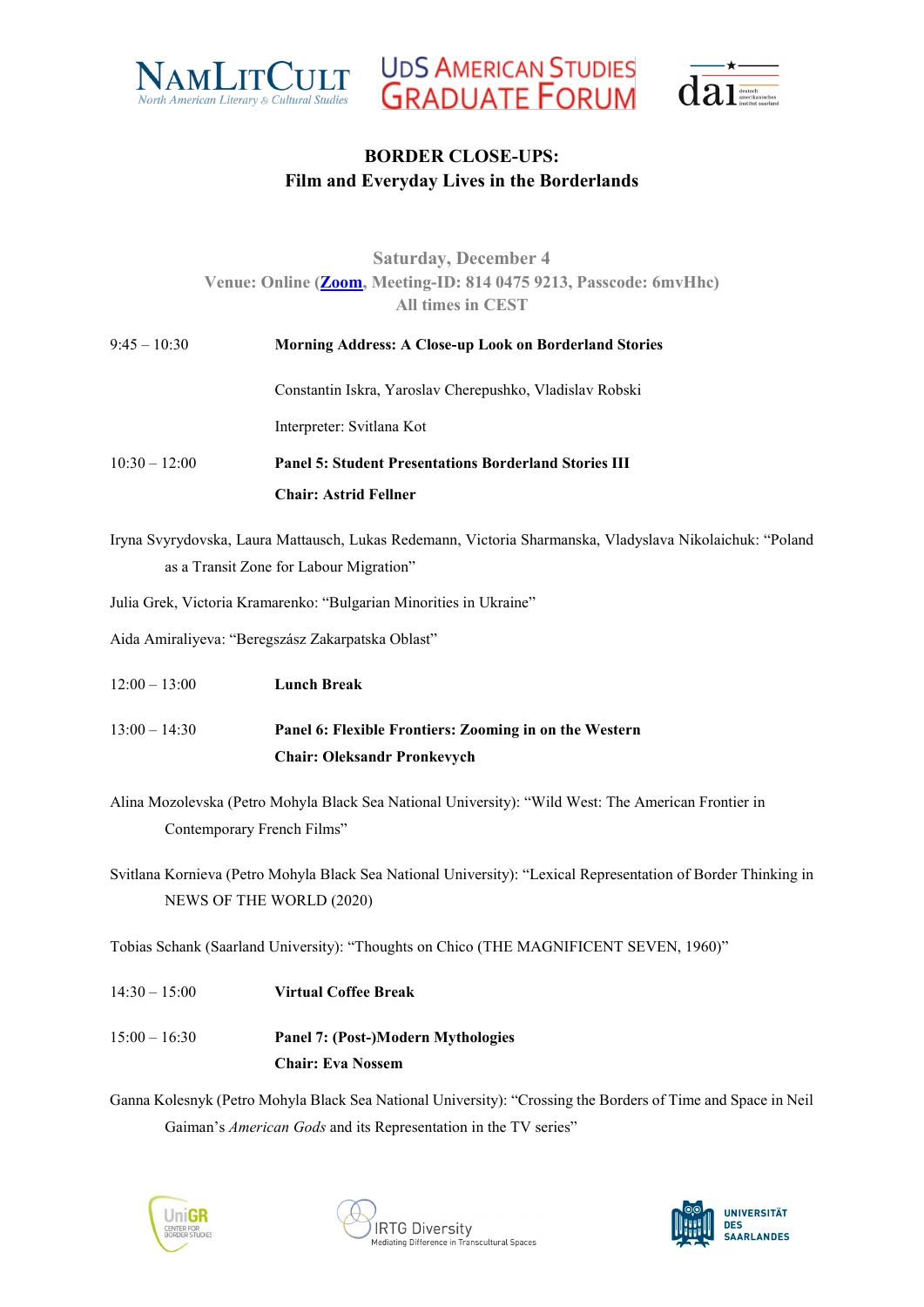



**UDS AMERICAN STUDIES**<br>**GRADUATE FORUM** 

Oleksandra Filonenko (Petro Mohyla Black Sea National University): "Failing to Push the Borders of Human Civilization: Fred M. Wilcox's film FORBIDDEN PLANET (1956)"

Isis Luxenburger (Saarland University): "At the Border in the Middle of North American Nowhere: Films on a Railroad and a Mining Town in the Canadian North"

| $16:30 - 17:00$ | <b>Virtual Coffee Break</b>                                                         |
|-----------------|-------------------------------------------------------------------------------------|
| $17:00 - 18:00$ | Keynote                                                                             |
|                 | Laurence McFalls (Université de Montréal)                                           |
|                 | Overcoming the Archive: Digital Hermeneutics vs Totalizing Technologies             |
| $18:15 - 19:15$ | <b>A Conversation on Border Cinema</b>                                              |
|                 | Round-table discussion with Andreas Voigt, Barbara Etz, Constantin Iskra, and Kamil |
|                 | Bembnista                                                                           |
|                 | Moderation: Astrid Fellner, Tobias Schank                                           |
| $19:15 - 19:30$ | <b>Closing Remarks</b>                                                              |

#### #ASGF2021

#### #borderclose\_ups

amerikanistik.uni-saarland.de | facebook: https://www.facebook.com/AmerikanistikSaar/  $\begin{tabular}{c} border studies.org & + witter @UniGR_CB-S & 4  
i & 5  
i & 5  
i & 6  
i & 7  
ii & 7  
ii & 8  
i & 7  
ii & 8  
i & 8  
ii & 8  
ii & 8  
iii & 8  
iii & 8  
iii & 8  
iii & 8  
iv & 8  
iii & 8  
iv & 8  
iii & 8  
iv & 8  
iii & 8  
iv & 8  
iii & 8  
iv & 8  
iii & 8  
iv & 8  
iv & 8  
iv & 8  
iv & 8  
iv & 8  
iv & 8  
iv & 8  
iv$ www.bordertextures.org | cultural.borderstudies.org | master.borderstudies.org





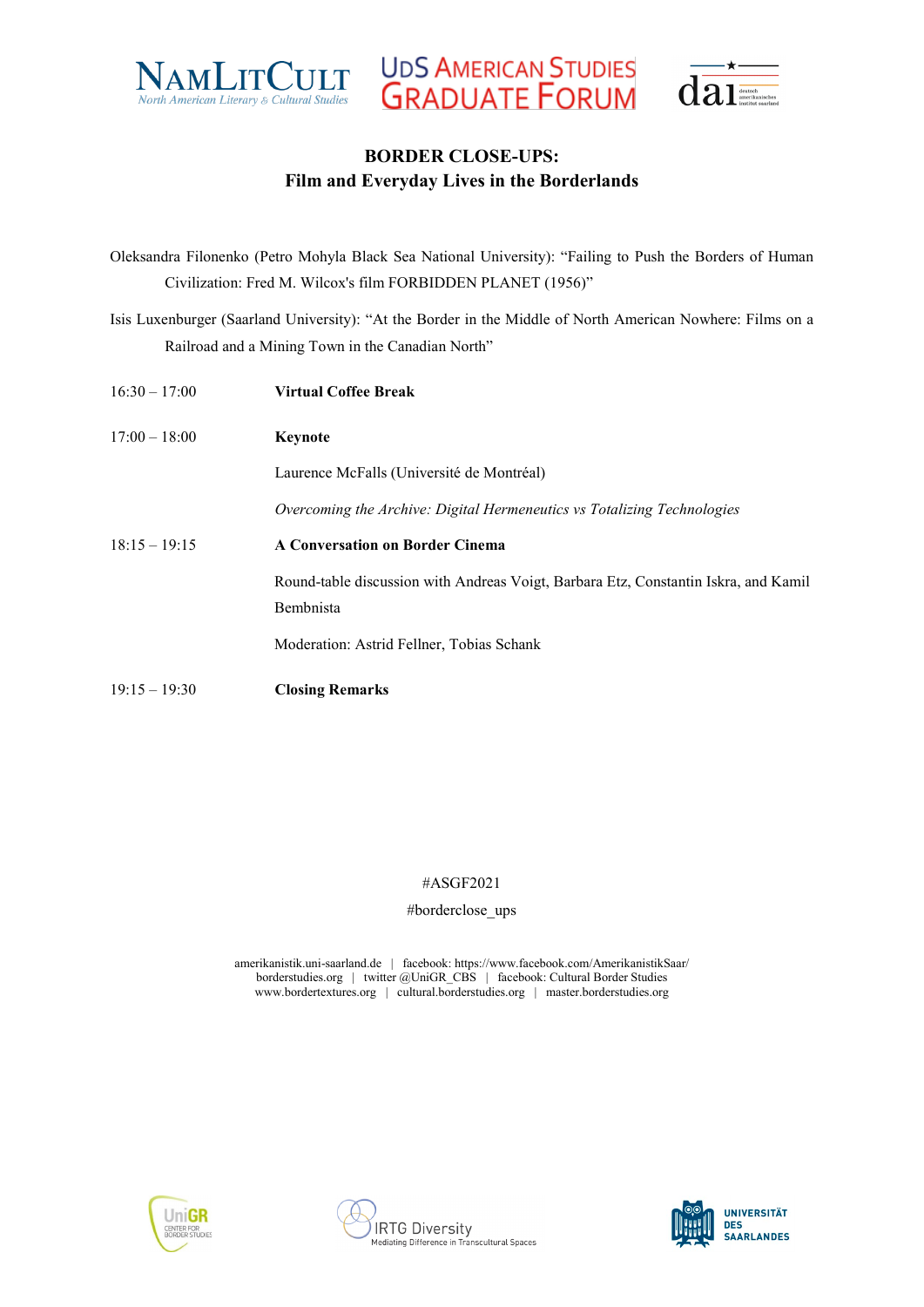





# **Abstracts**

Friday, December 03, 11:30 am – 11:50 am

Yuliya Stodolinska (Petro Mohyla Black Sea National University)

#### *Narratives of Border Crossings in American Short Films during the Pandemic*

Over the years of the existence of the United States of America numerous borders have been constructed, erased or reconstructed. These are internal, external, topographical, and symbolic borders to name a few. The breakout of the COVID-19 pandemic has changed everybody's life by eliminating some of the borders and, at the same time, creating many more across time and space.

Various American companies and government institutions have produced a number of short films as a response to the pandemic. These are educational short films, commercials framed as documentaries, narrative shorts, motivational stories, social ads which aim to support, explain, motivate and call to action. The short films that have been selected as the material of research tell the stories of the people who shape the border and whose lives are shaped by the borders which appear or dissolve.

In this paper, I will examine the multimodal representation of borders (both territorial and symbolic), which were constructed and/or erased during the pandemic. I will also analyze the narratives of border crossings on various levels in different types of American short films dedicated to the topic of COVID-19 to determine the keys to successful border crossings and the possible reasons of unsuccessful ones.

Friday, December 03, 11:50 am – 12:10 pm

Svitlana Kot (Black Sea National University)

#### *"Child's Face of the Border." The Representations of Children and Their Corporeality in the Art Projects and Short Films About the Us/Mexican Border.*

The last decades have seen an unprecedented increase in the number of children crossing various borders out of the need to flee wars and violence, seek asylum and better life, with their parents or unaccompanied. In 2021 at the US/Mexican border alone ten times more migrant children are reported to be waiting to cross into the US or being returned. These children represent at least 30 percent of the migrant population in this region. The issue of juvenile migration has received considerable attention not only among sociologists and politologists but also artists and filmmakers. There is a great number of art projects and short films addressing the image of a child while border-crossing. Drawing upon various artistic representations of the children at the border, this study attempts to study the social, political, and cultural dimensions





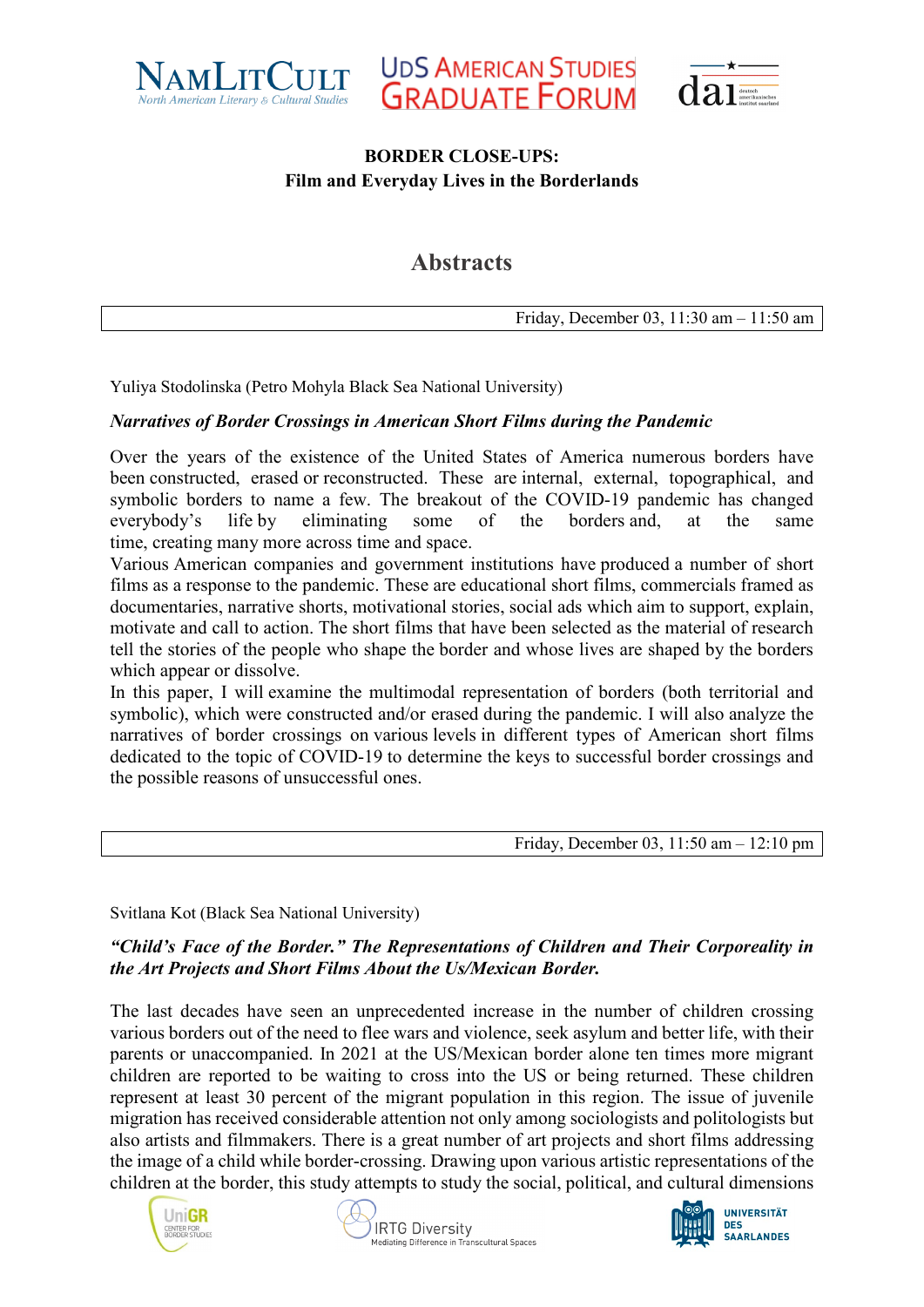



of childhood through the lens of the borderscape. The specific objective of the study is to highlight the control of the body as part of immigration policies as well as corporeal strategies of resistance against restrictive policies when bodies stand as a tool of protest. The paper will also explore the symbolic representation of traumatic border crossing experiences embodied in the image of a child as they appear in short films and art projects about the US/Mexican border.

Friday, December 03, 12:10 – 12:30 pm

Atalie Gerhard (Saarland University)

#### *Connecting Containment, Staging Sovereignty: The Aesthetics of the O'odham Anti-Border Collective's Facebook Videos (2020-2021)*

This paper closely reads the filmic and narrative aesthetics of selected fragmentary portrayals of O'odham Nation activism against the construction of an international border wall between what are now territories of the U.S. and Mexican nation states. Two types of videos depicting and/or produced by O'odham women will be considered: firstly, those staging everyday mobility under occupation that "other" border checkpoints and policing; secondly, those documenting protest against prison-industrial border regimes at home and abroad. On the one hand, by centering critical perceptions of O'odham women, these videos reveal the limits of settler knowledge of the borderlands as a strategy of performing tribal sovereignty (Eve Tuck; Unangâx/K. Wayne Yang). On the other hand, by emphasizing the corporeal marginalization of protesting Indigenous women, the videos connect their silencing in urban spaces to colonial legacies—which unfolds cycles of violence and resistance within a place-based paradigm (Glen Coulthard; Dene). While the online presence of the O'odham Anti-Border Collective thus visualizes both, sovereignty and containment, this paper analyzes how their filmic representations construct O'odham women and their activism as currently giving voice to the borderlands. This emphasis on women's performances of Indigeneity on the borderlands draws from Kim Anderson's (Cree Métis) understanding that Indigenous women can reclaim their self-definitions and resist racist stigmatization by engaging with tribal lands. Finally, this paper probes Leanne Betasamosake Simpson's (Michi Saagiig Nishnaabeg) criticism of social media activism as isolating Indigenous people while catering to non-Indigenous sensibilities with regard to the exemplary O'odham Anti-Border Collective's videos on Facebook.





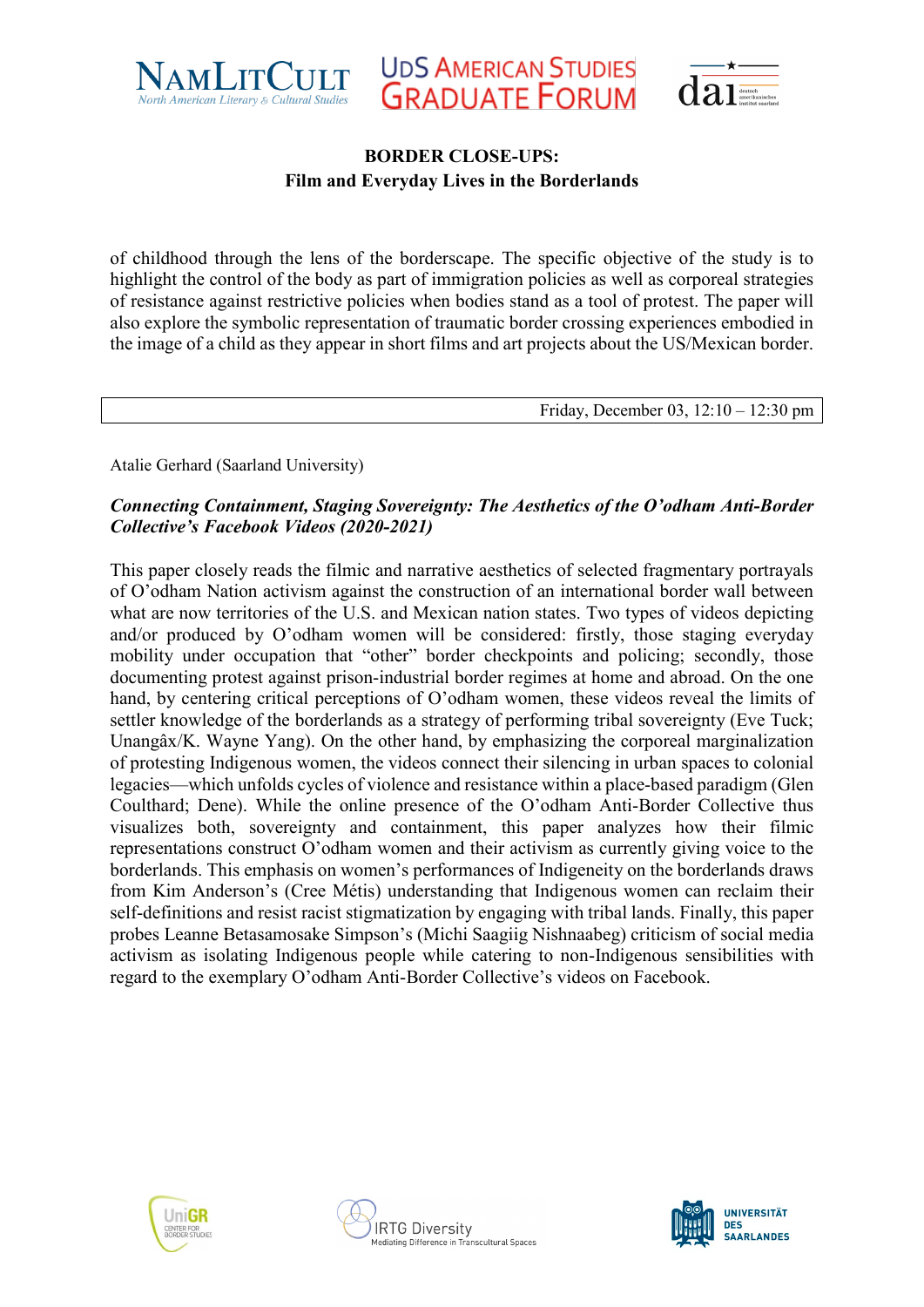





Friday, December 03, 4:00 – 4:20 pm

Bärbel Schlimbach (Saarland University)

#### *Filmic Representations of Borders and Border Crossings in a Globalized World: Babel (2006)*

My paper analyzes the American movie *Babel* for its visual / filmic representations of borders and border crossings in the context of a progressively globalized world. The plot of this movie from 2006 is divided into 4 sub-plot which are arranged location-based (United States, Mexico, Morocco and Japan) and not narrated / shown in a chronologically progressive order. Against first impressions and probably against audiences' expectations, the four sub-plots are interconnected and actions in one of the narratives (surprisingly) triggers actions in the other subplots. My paper will concentrate on the representations of borders and narratives of border crossings, especially at the United States-Mexico border and the consequences these border crossings have for the other plots. My analysis will consider bordering practices and border control as well as questions of the "legal status" of border crossers in the movie, e.g. an American couple's holiday in Morocco vs a Mexican woman who works in the United States crossing the border to visit her family in Mexico. From a Western (European/North American) perspective, borders between countries in pre-pandemic times were often considered irrelevant, at least no real obstacles, by fashioning the world as globalized and borderless. Going back to this 2006 movie allows me to deconstruct this narrative of a borderless world which for a large part of the earth's population was never applicable in the first place. The movie shows that border crossings and the political power structures implementing borders / border control, create actions which influence other actions, thereby revealing the fictional world in *Babel* as globalized and interconnected but not borderless.

Friday, December  $03, 4:20 - 4:40$  pm

Oksana Starshova (Petro Mohyla Black Sea National University)

# *A Way to America in Two Films of Irish Migration:* **In America (2002)** *and* **Brooklyn (2015)**

Irish immigration to the U.S. has gained many stereotypes throughout its history. Being stigmatized with poverty, lower rank jobs and racial prejudices, the Irish constituted a great part of migration in the  $19<sup>th</sup> - 20<sup>th</sup>$  centuries. Nevertheless, as it is common for many immigrant groups to the U.S., only recently has appeared the cultural production that would represent the Irish culture as having its own voice among many others. Two films of Irish immigrants to America who settle down in New York *In America* (2002) and *Brooklyn* (2015) were released at the beginning of this century. One contains a touch of magic realism and the other is based on the book, deeply realistic with some symbolic moves and scenes. But both depict border-crossing in terms of adjustment to the new cultural, spatial and social reality. In the paper I will look at different modes of adjustment, the role of the family





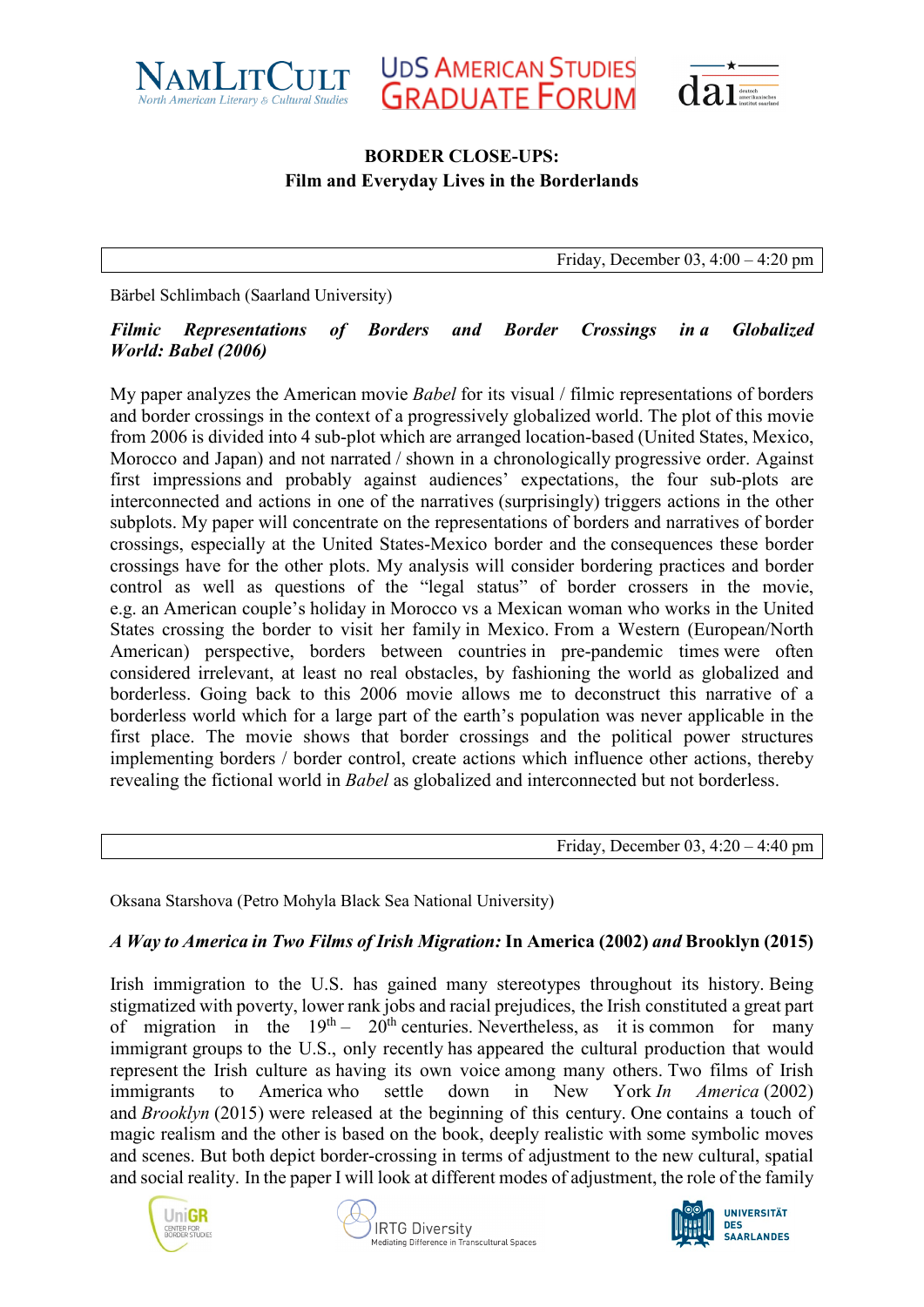



in transition processes, and the functioning of memory. Migration narrative is inseparable from the dream of America, so the particular samples will contribute to the general picture. I will also address another important aspect of migration – identity of a migrant – and will analyze which shifts occur in the identity construction in the situation "trans". Besides, New York is considered as a part of transition, performing not only visual imagery to the scene, but also being the integral part of becoming an American.

Friday, December 03, 4:40 – 5:00 pm

Oleksandr Pronkevych (Petro Mohyla Black Sea National University)

#### *Narratives of Migration and Border Crossings in* **Coco** *(dir. Lee Unkirch) and Quixote*  **Nuevo** *by Octavio Solis.*

The study will focus on studying representations of border crossings in the animated cartoon film *Coco* and the theatrical play *Quixote Nuevo*. Both works reflect Chicano carnival practices which are produced in the USA-Mexico border zone. The most known protagonist of those practices is Calaca. Its presence makes the border between life and death transparent and symbolic in the direct meaning of the word and, at the same time, it makes rethink all traditional concepts connected with border crossing (such as border itself, border crosser, passport and security control, identification of individual's personalities, etc.).

Friday, December 03, 6:00 – 7:00 pm

Markus Heide (University of Hildesheim)

#### *Border Film and the U.S.-Mexico Divide: Topics, Patterns, Paradigms*

The U.S.-Mexico border and its crossing has been depicted countless times in cinematic productions since the beginning of film making. Through such representation the border and its crossing has entered the cultural imaginary of the U.S., of Mexico, and beyond. My lecture will first introduce influential formats of border film. Following this discussion of generic patterns, I will concentrate on selected examples of more recent productions.





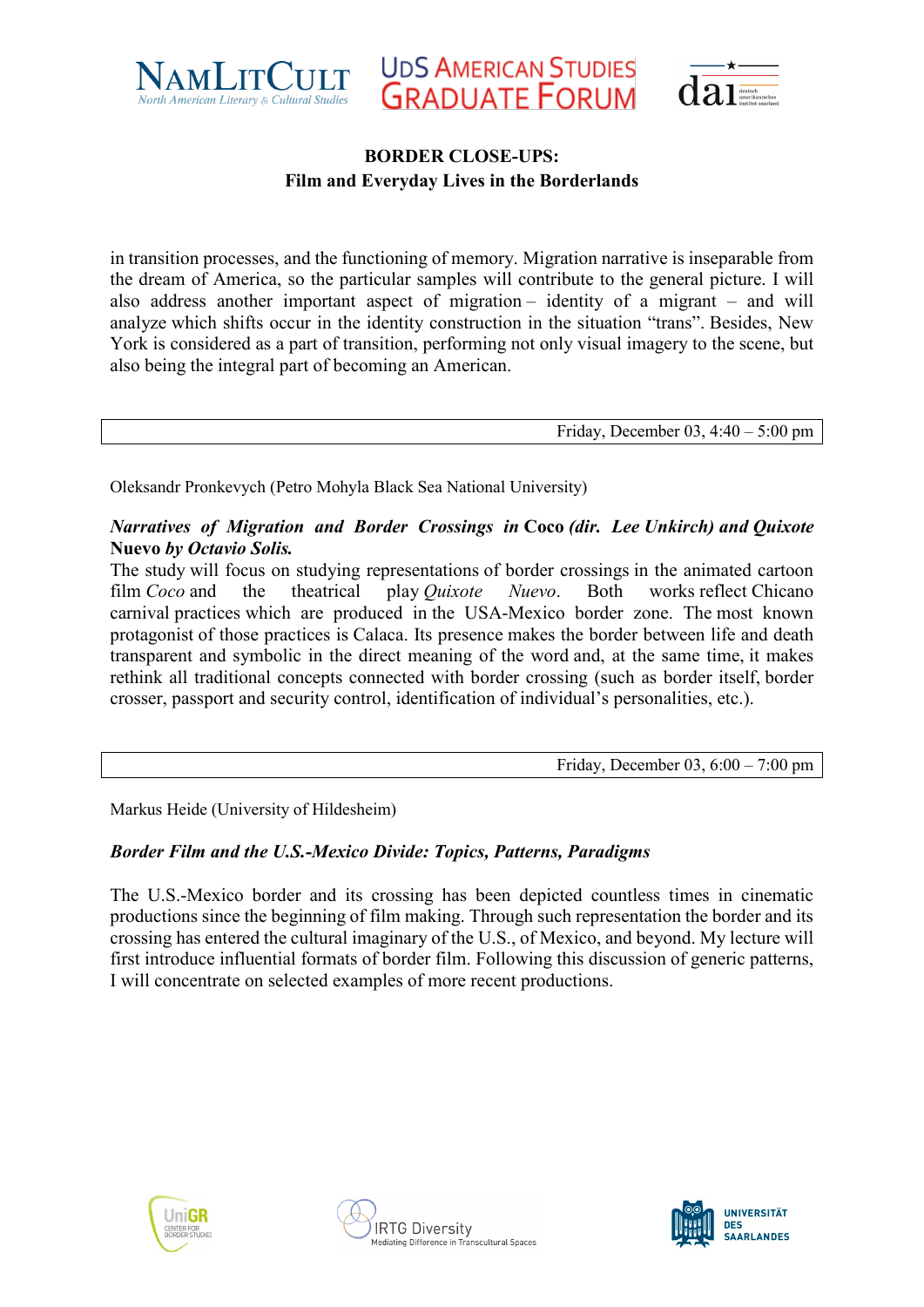





Saturday, December 04,  $1:00 - 1:20$  pm

Alina Mozolevska (Petro Mohyla Black Sea National University)

#### *Wild West: The American Frontier in Contemporary French Films*

Westerns have always been a dominant part of the Hollywood canon and inspired many artists. Nowadays, westerns are known for "being blank canvases and sites of ideological contention" and for constructing "the vivid mythology of the United States' most recent past" (Oliver Farry). The scholarly work done on western cinema highlights how these films reflect the core values of American culture, the ways of construction of the "self" and "other", and geography, history, folklore, and culture of The American frontier.

But not only Hollywood cinematographers tried to depict glorious adventures of cowboys in Wild West offered by the western as a genre. European cinema has also extensively explored this genre. In this paper we would like to analyze how French cinema interests with main concepts of American western genre and to study how the Frontier aesthetics represented by French cinematographers. The paper will be focused on the films appeared after 2000 (Big City (2007), Adieu pays (2003), L'État sauvage (film, 2019)). We would like to identify main visual forms of conceptualization of Wild West in French movies and to see what elements of the American Frontier Myth are most appealing for the French culture.

Saturday, December 04, 1:20 – 1:40 pm

Svitlana Kornieva (Petro Mohyla Black Sea National University)

#### *Lexical Representation of Border Thinking in the Film* **News of the World** *(2020)*

Border thinking is a unique connection of different cognitions which mainly can became clear due to the usage of everyday language. The basic language shows the prior necessities and inner values of a person. These inner values determine the behavior and manners and as a result form the specific culture. The idea of mental crossings of Germans, Americans and Kiowa Native Americans is represented in the film "News of the World". Based on the 2016 novel by Paulette Jiles the film includes the descriptions of characters' comprehension of the realia and perception of the world. In the film the wild border between Texas and Indian Territory is a dual symbol of separation and crossings of both Kiowa Native Americans and Americans. The analysis of the Kiowa lexical items and English equivalents which were used and explained by the main characters gives the information about the typical everyday language as well as enlarge the knowledge about the inner sense of the colloquial words which form Kiowa and American cognition.





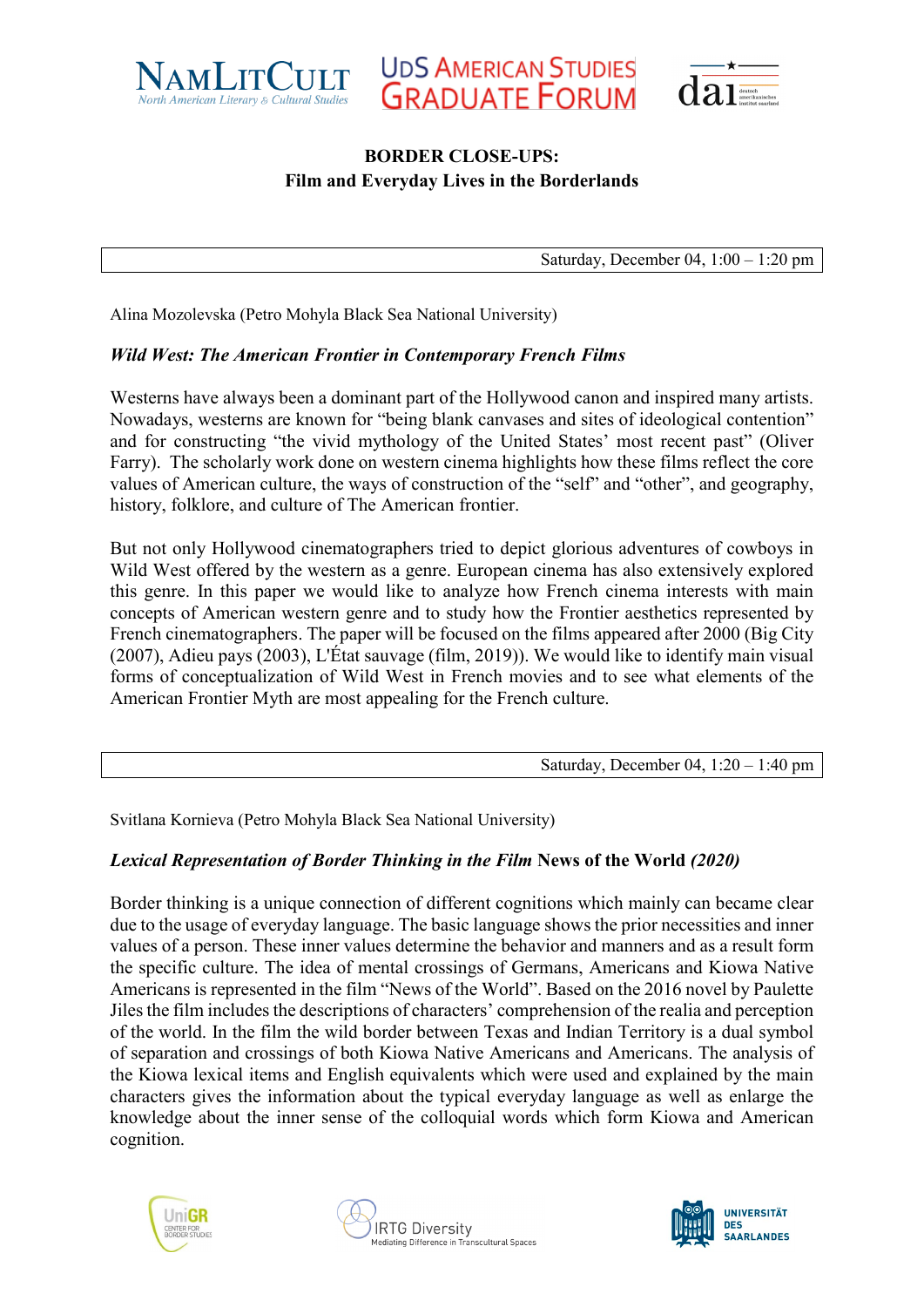





My text analyses predominantly deal with Kiowa and English lexical units which are presented in the main characters' (Captain Jefferson Kyle Kidd and Johanna Leonberger) dialogues during their traveling. These dialogues are aimed to be educational because they include the naming of the notions and descriptions of their meanings. Analysed lexical units depict the key concepts in both languages and the specific cultural comprehension of the world. My lexical analysis also concludes that the way of thinking and behaving can be changed due to learning and comprehending new language with another cognition.

Saturday, December 04, 1:40 – 2:00 pm

Tobias Schank (Saarland University)

## *Thoughts on Chico (THE MAGNIFICENT SEVEN, 1960)*

In this paper, I will offer a brief intersectional analysis of John Sturges's south-of-the-border Western THE MAGNIFICENT SEVEN (1960), before I will discuss in detail the significance of the film's hybrid character Chico (Horst Buchholz). Challenging the prevalent narrative that THE MAGNIFICENT SEVEN represents a straightforward idealization of U.S. imperialism and white male hegemony, I argue that in Chico THE MAGNIFICENT SEVEN selfconsciously explores the contingency of gender and cultural identity, illustrating the complex and contradictory processes of identity construction. In particular, I will shed some light on the character's hybrid identity as a tool the film employs to explore the overlapping boundaries of Self and Other, of subject and abject (both male and American), suggesting that THE MAGNIFICENT SEVEN uses Chico's hybrid identity to challenge societal norms of gender (and ethnicity) through repeated acts of transgression and convergence.

Ending with a denouement that harmoniously-if-rigorously discontinues (or contains the dissolution of) difference, THE MAGNIFICENT SEVEN ultimately reinforces the notion that bodily predisposition – be it sexual or ethnical – cannot and must not be transcended. At the same time, however, THE MAGNIFICENT SEVEN implies that the myth of an allegedly natural, original Self belongs only to a death-defying, spectacular but ultimately illusory dreamscape, in which the Western hero can forevermore bestow a stable identity because, or although, he is, like one character says in the film, "like the wind".

Saturday, December  $04$ ,  $3:00 - 3:20$  pm

Ganna Kolesnyk (Petro Mohyla Black Sea National University)

*Crossing the Borders of Time and Space in Neil Gaiman's* **American Gods** *and its Representation in the TV series.*

The presentation deals with the problem of defining/creating/crossing/ borders of time and space in the famous novel *American Gods* by Neil Gaiman. The phenomenon of the border is





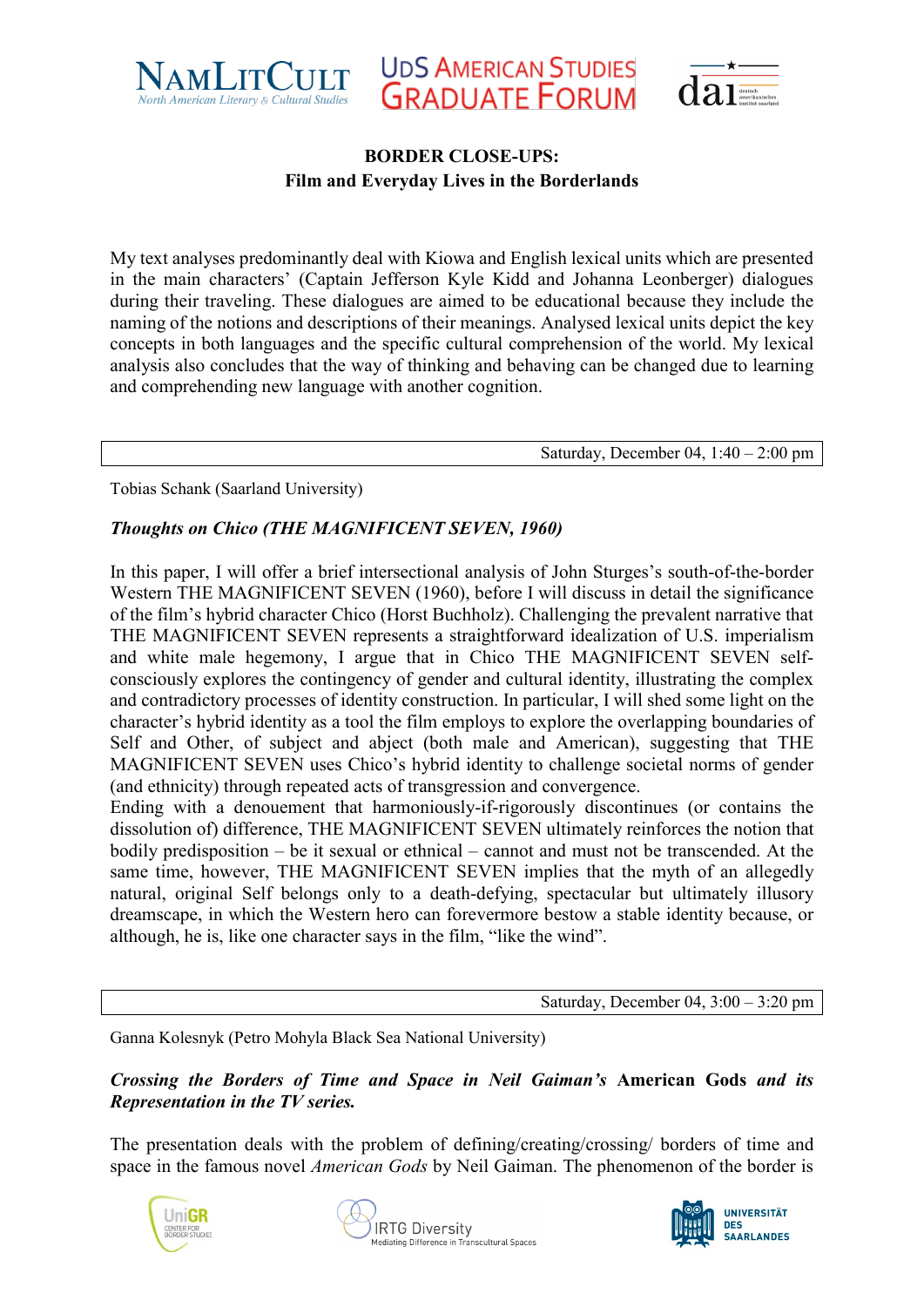





represented in this text on different levels. First, the borders between real/unreal (reality vs cyberspace/television), rational/irrational and conscious/un(sub)conscious (reality vs dream/vision) which are depicted as extremely difficult to define and highly subjective. Secondly, the real geographical borders within the country (crossing the borders of different American states by the main character (Shadow Moon)), borders between land and water (river), between the city and the countryside (civilized territories vs wildness (forest)), and urban space borders (New York) (city districts, the interior of the buildings/offices/restaurants, the inside of a taxi, etc). Moreover, borders and the changes they undergo gain an important symbolic meaning in the text (as the border of freedom (the airport vs the prison), the border between life and death (walking dead), etc). The process of creating/crossing borders by Shadow is associated with his transformation and referred to in terms of liminal experience, rituals of passage and initiation. Besides that the phenomenon of the border in the novel is represented on the cultural, mythological and religious level so extra attention is given to the problems connected with their defining, change and crossing.

The presentation also describes and analyses the peculiarities of the representation of temporal and special borders and liminal experiences in the TV series *American Gods*.

Saturday, December 04, 3:20 – 3:40 pm

Oleksandra Filonenko (Petro Mohyla Black Sea National University)

#### *Failing to Push the Borders of Human Civilisation: Fred M. Wilcox's Film* **Forbidden Planet** *(1956).*

A science-fiction masterpiece of its time, Fred Wilcox's film "Forbidden Planet" is loosely based on William Shakespeare's play "The Tempest". Replacing magic with and advanced alien technology and moving the location of the story to a distant planet, the filmmakers scrutinize humanity's never-sated hunger for knowledge which yet is limited by our human nature and mind.

One of the colonists of the planet Altair IV, philologist Doctor Morbius manages to decipher writings of the disappeared alien race of Krell, who achieved the level of knowledge and mastery over the material world of which humankind may only dream. Using Krell's technology, he upgrades his mind, creates a mechanical servant - amazing Robby the Robot, and a technologically marvellous dwelling for himself and his daughter Altaira. Yet, at the very beginning of the mission, all other members of the expedition sent to this planet perished mysteriously. When a spaceship sent to check the progress of colonisation arrives, the most tragic events break out bringing around the death of many crew members and Morbius and the ultimate destruction of the planet. A remarkable conclusion can be made: if humankind cannot use a certain technology or colonize a planet, they should be destroyed.





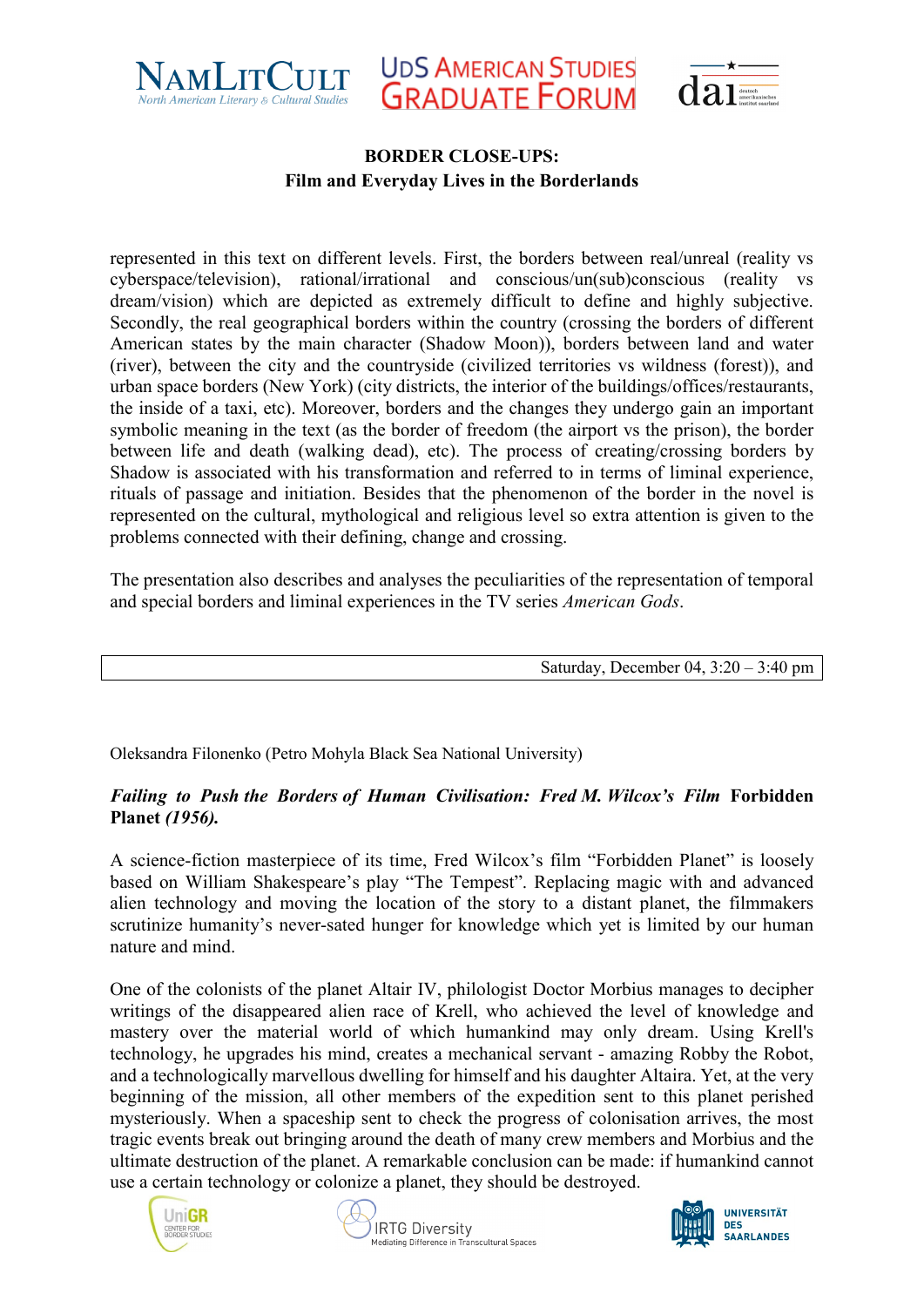





Saturday, December 04, 3:40 – 4:00 pm

Isis Luxenburger (Saarland University)

#### *Films on a Railroad and a Mining Town in the Canadian North*

In the 1950s, a railroad was constructed through the Canadian provinces of Quebec and Labrador to render accessible an iron ore deposit in the North. Located at the border between the two provinces, the mining town of Schefferville was born. The documentary film ROAD OF IRON (1955), produced by the National Film Board of Canada (NFB), is one of several films based on footage filmed over the course of the four-year-long construction phase. It mediates a post-colonial adventure of civilized white men pushing the frontier northwards, battling nature at the edge of wilderness. The target audience of the mining project's mediation as national myth of Canadian identity was further broadened by the children's short TI-JEAN IN THE LAND OF IRON (1958), also produced by the NFB.

However, the propagandistic corpus of films aiming at advertising, recruitment and the reinforcement of a national identity of colonization has been (retrospectively) challenged by independent productions offering additional perspectives. The short film LA ROUTE DU FER (1972), produced by Quebec's film board, marks an early effort of incorporating Indigenous voices into the cinematic discourse on the railroad to and the town of Schefferville. Over the last decades, more productions addressing the daily lives of the inhabitants, such as LE DERNIER GLACIER (1984) LES ENFANTS DE SCHEFFERVILLE (1996) and TSHIUETIN (2016) were made after the mine's closure. They testify to the stamina and resilience of the northerners and a persistent interest of directors and artist to mediate it. The mediation strategies of the diverse range of films will be discussed in this paper.

Saturday, December 04,  $5:00 - 6:00$  pm

Laurence McFalls (Université de Montréal)

#### *Overcoming the Archive: Digital Hermeneutics vs Totalizing Technologies*

Drawing on my experience with the "Open Memory Box," an online collection of digitized home movies, and on theoretical insights from Foucault, Derrida, and Deleuze, I will critically explore the totalitarian dangers of the digital age and evaluate Open Memory Box's guiding concept, the "anti-archive," as a form of digital resistance. In the age of Google and other hyperarchival technologies, the question remains whether digital hermeneutics can open interpretive horizons that can at least challenge if not overcome the tyranny of the algorithm.





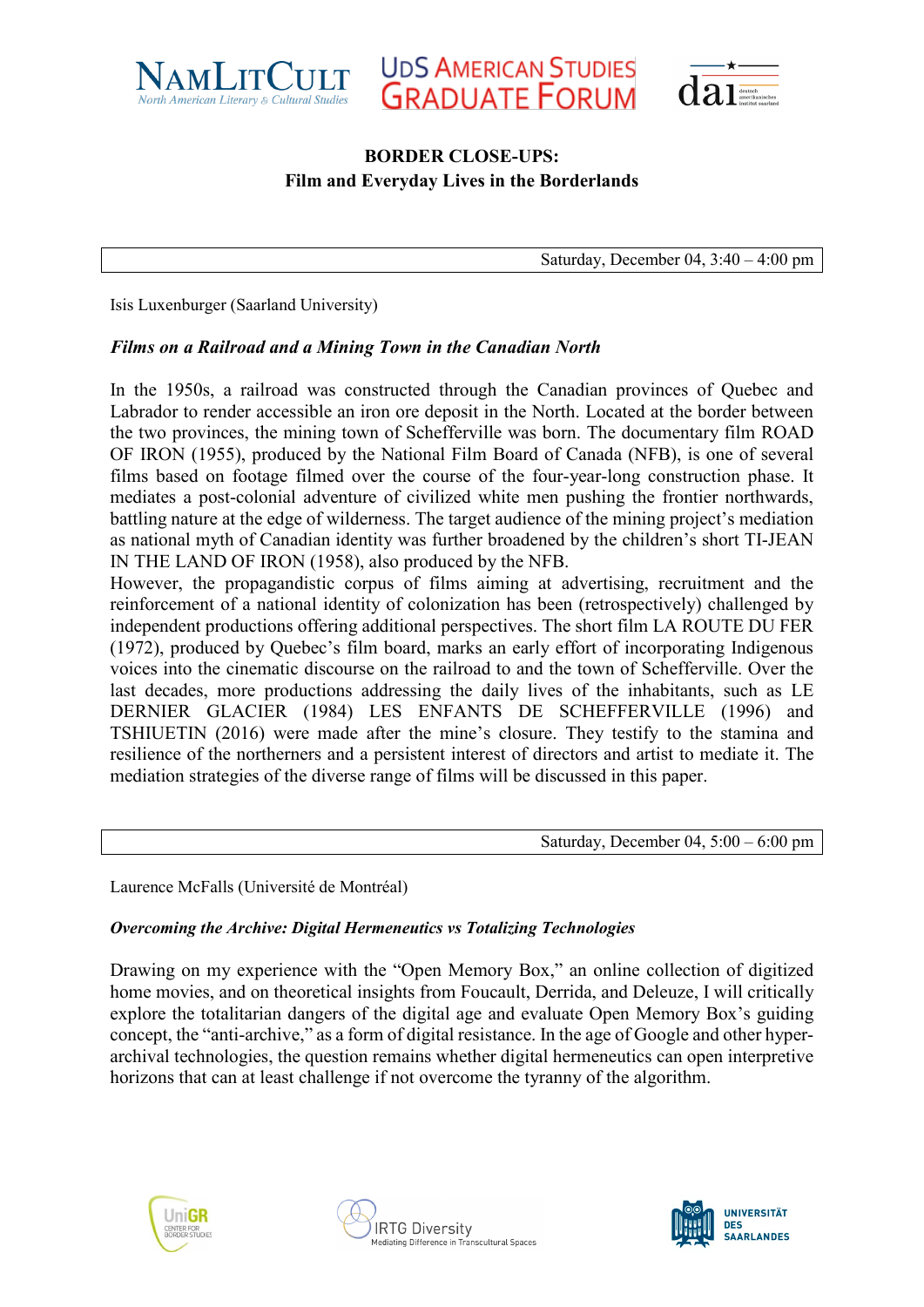





# **Speakers**

#### *Yuliya Stodolinska*

Yuliya Stodolinska is an Associate Professor of the English Philology Department at Petro Mohyla Black Sea National University. Her PhD dissertation in Cognitive Linguistics examines the representation of concept CHILDREN in American Marketing Discourse from a linguistic, cognitive, and pragmatic aspect. Her scientific interests include Cognitive Linguistics, Border Studies, Cultural Studies, Discourse Studies. She is an active participant of the project "Bridging Borders: Future Challenges and Cultural Dynamics" between Saarland University and Petro Mohyla Black Sea National University within the framework of the DAAD Eastpartnership program.

#### *Svitlana Kot*

Svitlana Kot is a senior teacher at English Philology Department at Petro Mohyla Black Sea National University ( Mykolaiv, Ukraine). The primary area of expertise is Native American Literature and Space Theories. Her PhD research focused on the Poetics of Space in the novels by Louise Erdrich, a Native American writer, approached through the transcultural lens. She is a member of the International Association for The Humanities. She is currently taking part in the project "Bridging Borders" within the cooperation between the University of Saarland and Black Sea National University.

#### *Atalie Gerhard*

Atalie Gerhard is a doctoral researcher in the International Research Training Group "Diversity: Mediations of Difference in Transcultural Spaces" at Saarland University. Her project is titled, "Diversity and Resistance in North American Women's Containment Narratives from the 21st Century". She joined the Emerging Scholars' Forum of the Association for Canadian Studies in German-speaking Countries. Her interests include Black and Indigenous resistance and North American women's self-representations. She received an M.A. in North American Studies as well as a B.A. in English and American Studies and French Studies from the Friedrich-Alexander-University of Erlangen-Nuremberg, where she worked as a student research assistant.

#### *Bärbel Schlimbach*

Bärbel Schlimbach, M.A., is a PhD candidate in North American Literary and Cultural Studies at Saarland University / Germany. Her PhD-Project utilizes theoretical approaches from Critical Regional Studies, Post-Western Studies, Gender Studies and Border Studies to analyze literatures and films from the Post-Western genre to investigate their innovative potential with respect to identity constructions, imaginary Wests as well as constructions of national narratives. She is a member of the working group Bordertextures and co-editor of *(Pop-)Cultures on the Move: Transnational Identifications and Cultural Exchange between East and West* (2018). Her research and teaching interests include 20th and 21st century American literatures on and from the American West, Western and Post-Western film and fiction, Cultural Border Studies, Gender Studies, as well as Gothic and Crime Fiction.





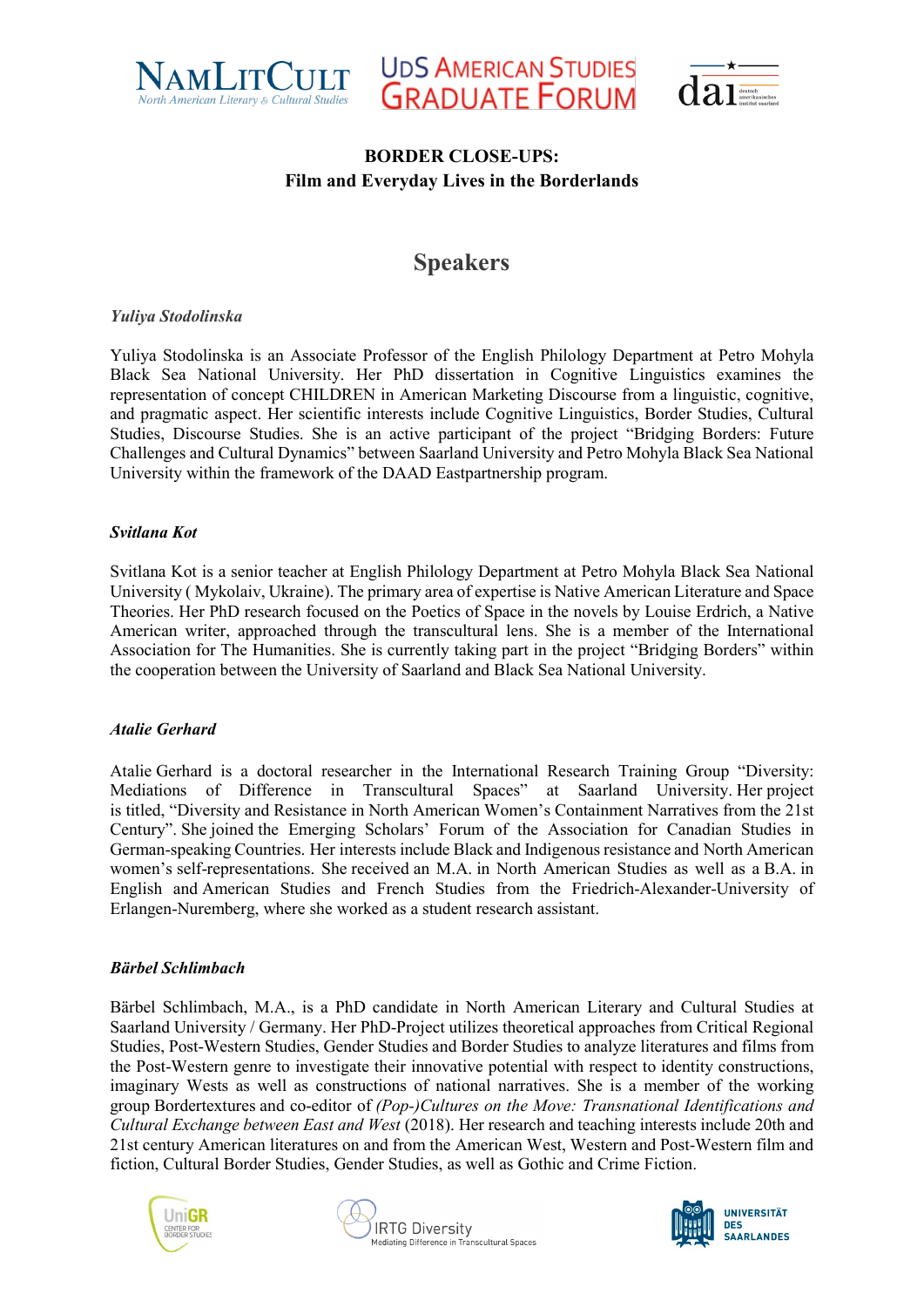

**UDS AMERICAN STUDIES GRADUATE FORUM** 



#### **BORDER CLOSE-UPS: Film and Everyday Lives in the Borderlands**

#### *Oksana Starshova*

Dr. Oksana Starshova, PhD, is an Associate Professor at the English Philology Department of Petro Mohyla Black Sea National University in Mykolaiv, Ukraine, where she teaches the courses of American Literature, Introduction to Border Studies from a Cultural Studies Perspective, Communication Strategies in English and Academic Writing. She is also a working group member of the project held in partnership with the department of North American Literary and Cultural Studies at Saarland University "Bridging Borders: Future Challenges and Cultural Dynamics".

#### *Oleksandr Pronkevich*

Oleksanr Pronkevich is a Professor at the Faculty of English Philology at Petro Mohyla Black Sea National University in Mykolaiv, Ukraine. He has also taught at Saarland University, the University of Cádiz, Spain and at Montclair State University in New Jersey, USA. The former Fulbright scholar is member of the International Association of Hispanists as well as several international research projects, among them the East-Partnership project "Trauma en Literatura Espanola" with Saarland University.

#### *Alina Mozolevska*

Alina Mozolevska, Associate Professor of Faculty of Philology at Petro Mohyla Black Sea National University in Mykolaiv, Ukraine. She has a PhD in Linguistics with a major in Romance Languages from Taras Shevchenko National University in Kyiv, Ukraine (2014). She is a member of the Association des professeurs de Français d'Ukraine and La Asociación de Hispanistas de Ucrania. Her research interests include Media Studies, Border studies, Critical Discourse Analysis, and Text Linguistics.

#### *Svitlana Kornieva*

My name is Svitlana Kornieva. I am an Associate Professor of the English Philology Department at Petro Mohyla Black Sea National University. I live in Mykolaiv, Ukraine. I am a linguist and such linguistic areas as cognitive linguistics, corpus linguistics, computational linguistics, cultural linguistics, and border languages refer to the range of my interests.

#### *Tobias Schank*

Tobias Schank is a research assistant in the BMBF project *Linking Borderlands: Dynamics of Cross-Border Peripheries* (sub-project Hybrid Borderlands) at Saarland University, Saarbrücken, and a PhD student at the Trier Center for American Studies at Trier University. His PhD project (supervised by Prof. Gerd Hurm and JProf. Franziska Bergmann) explores gender representations in American Western films produced between 1903 and 1969. Currently, Tobias investigates processes of border construction and cultural hybridization in regional and industrial films depicting peripheral German borderlands. Hybrid Borderlands is a sub-project of the Linking Borderlands cooperation, in which Saarland University, the Technische Universität Kaiserslautern, the European University Viadrina Frankfurt